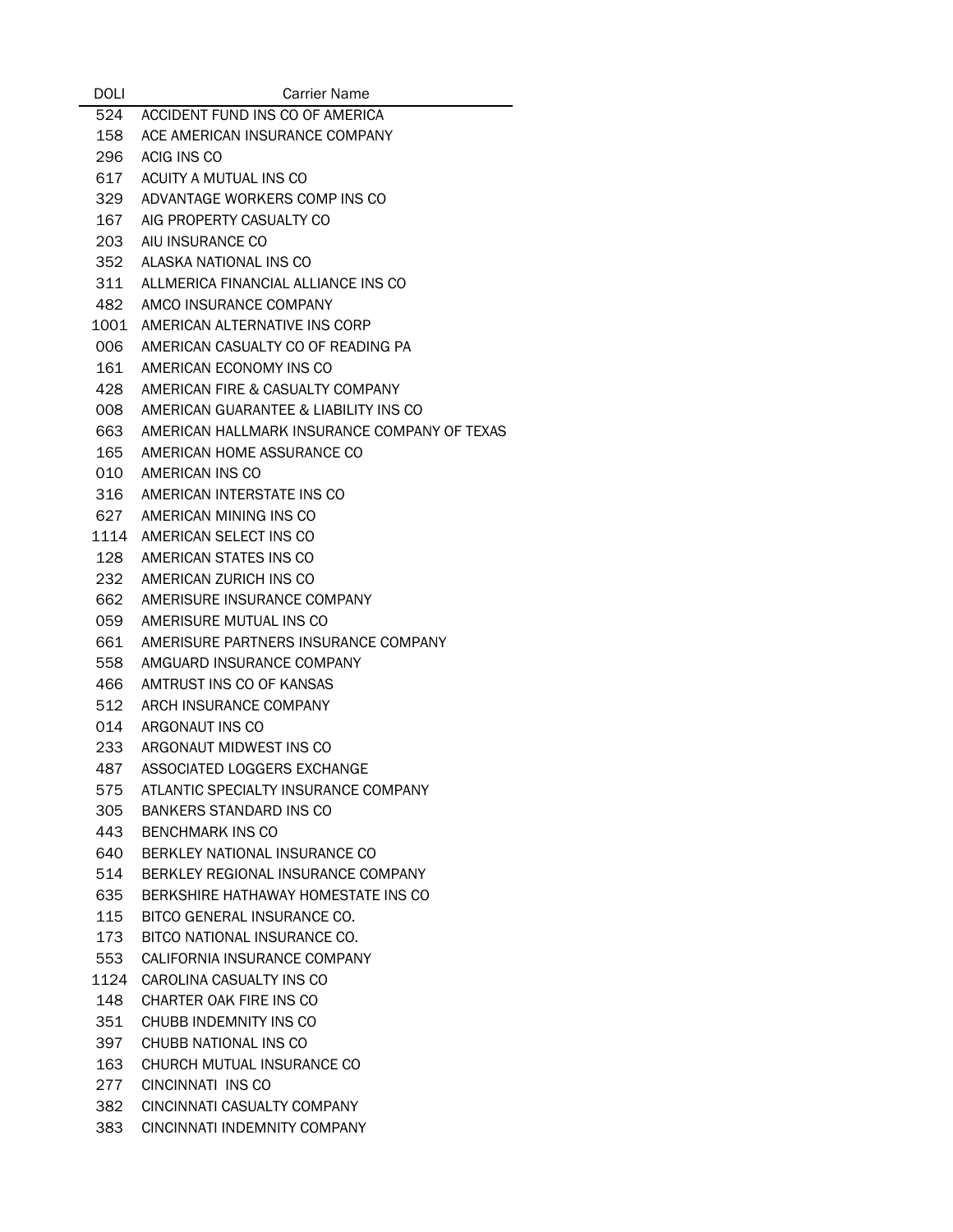CITIZENS INSURANCE CO OF AMERICA COMMERCE & INDUSTRY INS CO CONTINENTAL CASUALTY CO CONTINENTAL INS CO CONTINENTAL WESTERN INS CO CRUM AND FORSTER INDEMNITY COMPANY DAKOTA TRUCK UNDERWRITERS EASTGUARD INSURANCE COMPANY EMPLOYERS ASSURANCE COMPANY EMPLOYERS COMPENSATION INS CO EMPLOYERS INS COMPANY OF WAUSAU EMPLOYERS MUTUAL CASUALTY CO EMPLOYERS PREFERRED INSURANCE CO EVEREST NATIONAL INS CO FALLS LAKE NATIONAL INSURANCE COMPANY FARMERS INS EXCHANGE FARMINGTON CASUALTY CO FARMLAND MUTUAL INS CO FEDERAL INS CO FEDERATED MUTUAL INSURANCE CO FEDERATED RURAL ELECTRIC INS EXCHANGE FIDELITY & GUARANTY INS CO FIRST LIBERTY INSURANCE CORPORATION FIRST NATIONAL INS CO OF AMERICA FLORISTS MUTUAL INS CO FOREMOST INS CO GRAND RAPIDS MICHIGAN FOREMOST PROPERTY & CASUALTY INS CO FOREMOST SIGNATURE INS CO FRANK WINSTON CRUM INS CO GENERAL CASUALTY CO OF WISCONSIN GENERAL INS CO OF AMERICA GRANITE STATE INSURANCE CO GREAT AMERICAN ALLIANCE INS CO GREAT AMERICAN ASSURANCE CO GREAT AMERICAN INS CO OF NEW YORK GREAT AMERICAN INSURANCE CO GREAT DIVIDE INSURANCE CO GREAT NORTHERN INS CO GREAT WEST CASUALTY CO GREENWICH INS CO GUARANTEE INSURANCE CO GUIDEONE MUTUAL INS CO HANOVER AMERICAN INS CO HANOVER INS CO HARTFORD ACCIDENT & INDEMNITY CO HARTFORD CASUALTY INS CO HARTFORD FIRE INS CO HARTFORD INS CO OF THE MIDWEST HARTFORD UNDERWRITERS INS CO HDI-GERLING GLOBAL INSURANCE CO.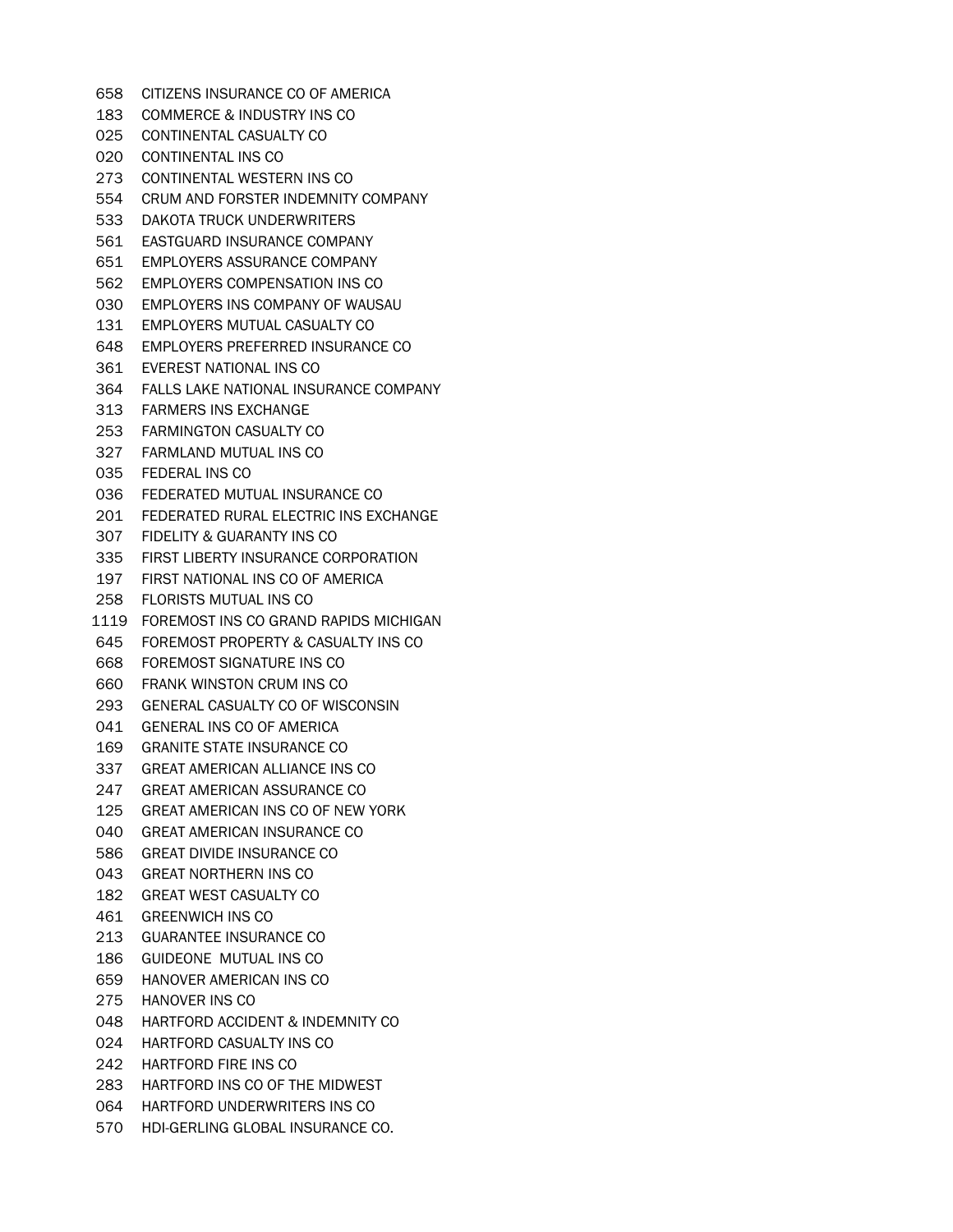- INDEMNITY INS CO OF NORTH AMERICA INSURANCE COMPANY OF STATE OF PA INSURANCE COMPANY OF THE WEST LIBERTY INS CORP LIBERTY MUTUAL FIRE INS CO LIBERTY MUTUAL INS CO LIBERTY NORTHWEST INS CORP LM INS CORP MANUFACTURES ALLIANCE INS CO MASSACHUSETTS BAY INSURANCE COMPANY MEMIC INDEMNITY COMPANY MID CENTURY INS CO MIDDLESEX INS CO MIDWEST EMPLOYERS CASUALTY CO MIDWEST FAMILY MUTUAL INS CO MILWAUKEE CASUALTY INS CO MITSUI SUMITOMO INS CO OF AMERICA MITSUI SUMITOMO INS USA INC MONTANA STATE FUND NATIONAL AMERICAN INS CO NATIONAL CASUALTY COMPANY NATIONAL FIRE INS CO OF HARTFORD NATIONAL INTERSTATE INS CO NATIONAL LIABILITY & FIRE INSURANCE CO NATIONAL SURETY CORP NATIONAL UNION FIRE INS OF PITTSBURGH NATIONWIDE AGRIBUSINESS INS CO NATIONWIDE MUTUAL INSURANCE CO NEW HAMPSHIRE INS CO NEW YORK MARINE & GENERAL INS CO NORGUARD INSURANCE COMPANY NORTH POINTE INSURANCE COMPANY NORTH RIVER INS CO NOVA CASUALTY COMPANY OAK RIVER INS CO OBI NATIONAL INSURANCE CO. OHIO CASUALTY INSURANCE COMPANY OHIO SECURITY INSURANCE COMPANY OLD REPUBLIC GENERAL INS CORP OLD REPUBLIC INS CO PACIFIC INDEMNITY CO PENN MILLERS INSURANCE CO PENNSYLVANIA MANUFACTURERS ASSOC PENNSYLVANIA MANUFACTURERS INDEMNITY COMPANY PETROLEUM CASUALTY CO PHARMACIST MUTUAL INS CO PHOENIX INS CO PIONEER SPECIALTY INSURANCE CO PLAZA INS CO
- PRAETORIAN INS CO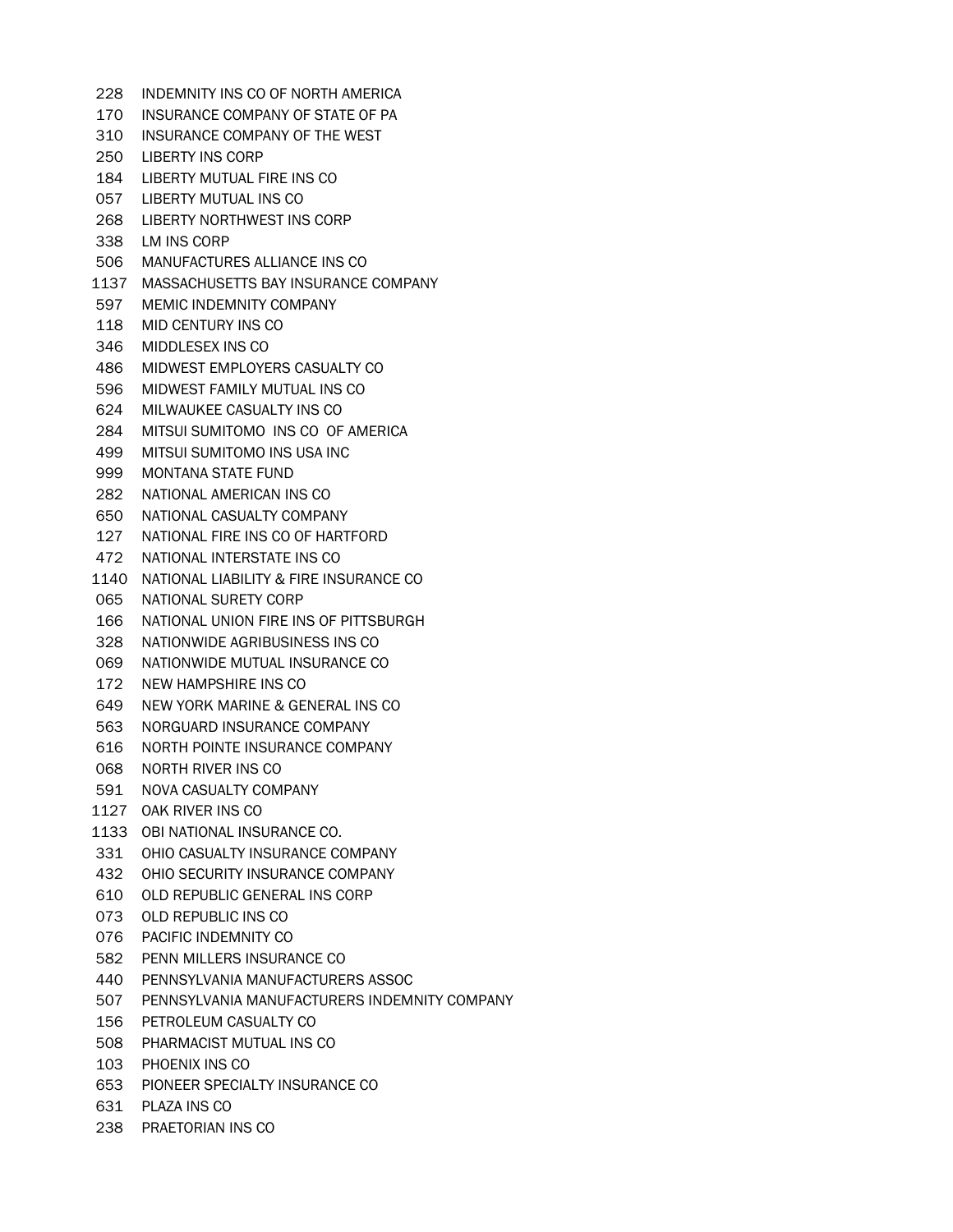- PROPERTY & CASUALTY INS CO OF HARTFORD
- PROTECTIVE INS CO
- QBE INSURANCE CORPORATION
- REDWOOD FIRE AND CASUALTY INSURANCE COMPANY
- REGENT INSURANCE CO
- REPUBLIC INDEMNITY CO OF AMERICA
- REPUBLIC INDEMNITY CO OF CA
- RIVERPORT INSURANCE COMPANY
- RLI INSURANCE CO
- ROCHDALE INS CO
- SAFETY FIRST INS CO
- SAFETY NATIONAL CASUALTY CORP
- SEABRIGHT INSURANCE COMPANY
- SECURITY NATIONAL INS CO
- SELECT MARKETS INSURANCE COMPANY
- SENTINEL INSURANCE COMPANY LTD
- SENTRY CASUALTY COMPANY
- SENTRY INS MUTUAL CO
- SENTRY SELECT INS CO
- SFM MUTUAL INS CO
- SOMPO JAPAN INS CO OF AMERICA
- STANDARD FIRE INS CO
- STAR INS CO
- STARNET INSURANCE COMPANY
- STARR INDEMNITY & LIABILITY CO
- STATE NATIONAL INSURANCE CO INC
- STONINGTON INSURANCE COMPANY
- SUNZ INSURANCE COMPANY
- TECHNOLOGY INS CO INC
- THE INSURANCE COMPANY
- TNUS INSURANCE COMPANY
- TOKIO MARINE AMERICA INS CO
- TRANS PACIFIC INSURANCE COMPANY
- TRANSGUARD INS CO OF AMERICA INC
- TRAVELERS CASUALTY & SURETY CO
- TRAVELERS CASUALTY INS CO OF AMERICA
- TRAVELERS INDEMNITY CO
- TRAVELERS INDEMNITY CO OF AMERICA
- TRAVELERS INDEMNITY CO OF CT
- TRAVELERS PROPERTY CAS CO OF AMERICA
- TRI-STATE INS CO OF MINNESOTA
- TRUCK INS EXCHANGE
- TRUMBULL INSURANCE CO
- TWIN CITY FIRE INS CO
- UNITED STATES FIRE INS CO
- UNITED WISCONSIN INS CO
- UTICA MUTUAL INS CO
- VALLEY FORGE INS CO
- VANLINER INSURANCE CO
- VICTORY INSURANCE CO INC